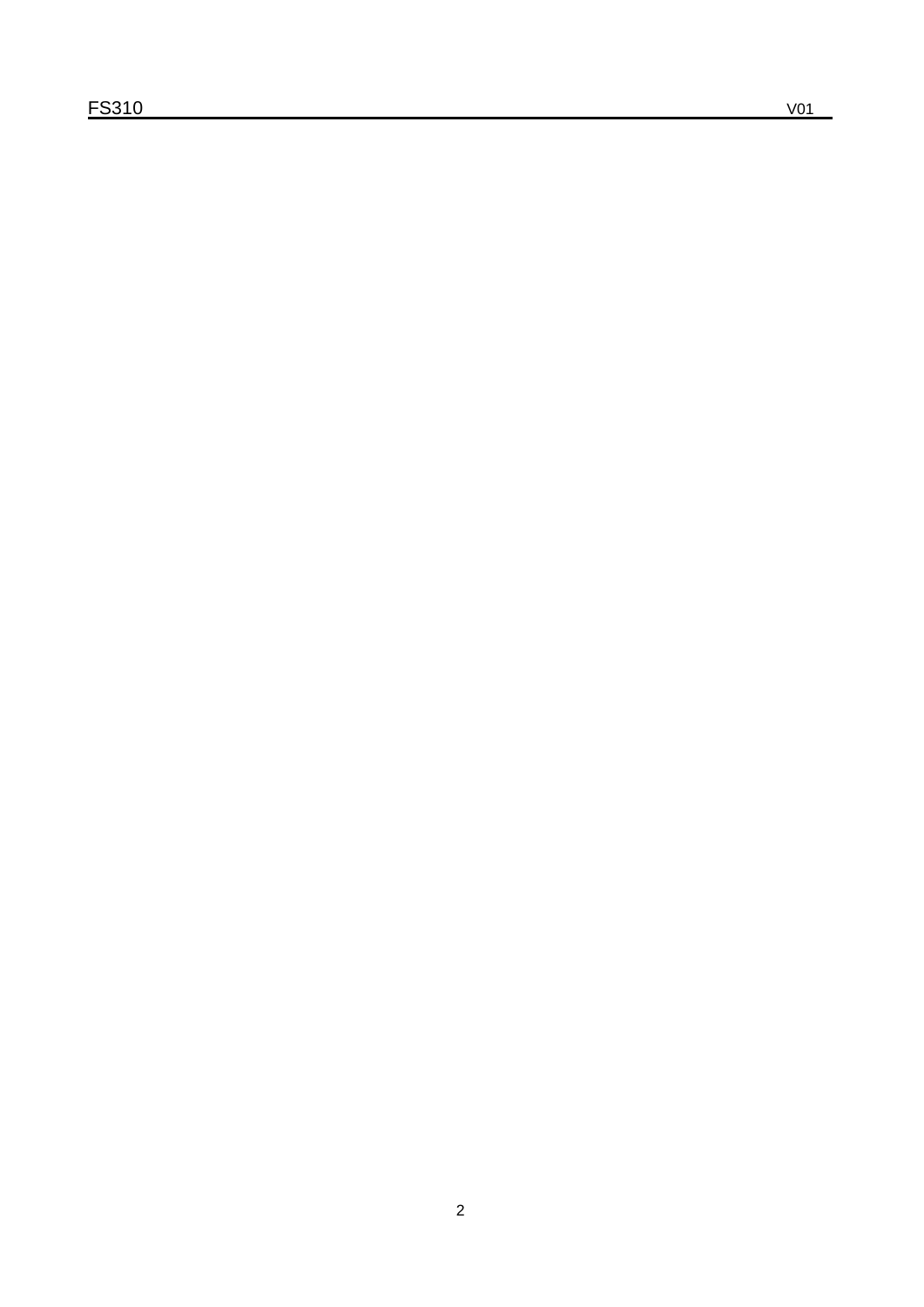### **Revision History**

| <b>Version</b> | Date       | Context                                   |
|----------------|------------|-------------------------------------------|
| 00             | 2014.03.14 | Golden release – MCR14                    |
| 01             | 2014.05.06 | <b>Correct Electrical Characteristics</b> |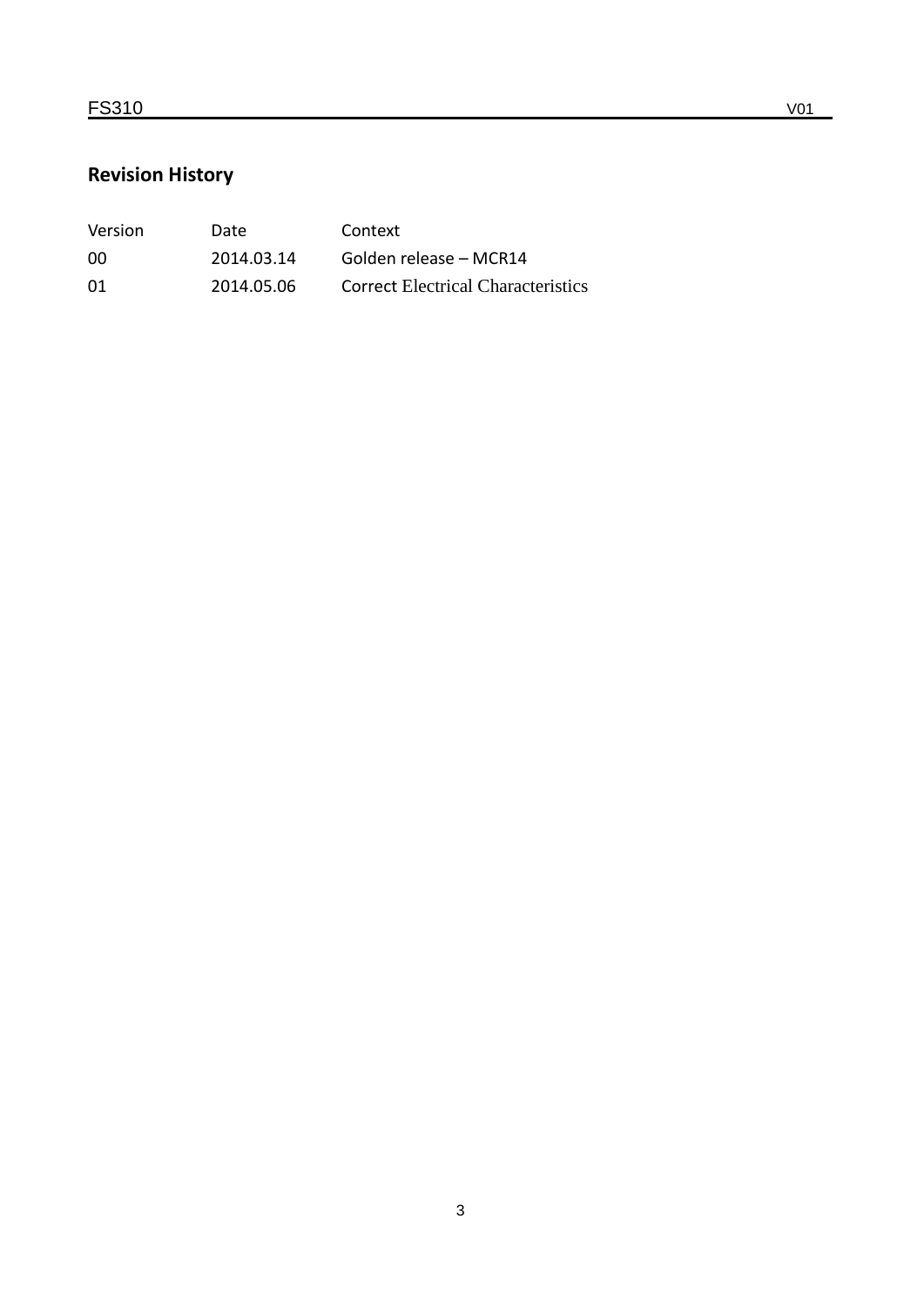#### **TABLE OF CONTENTS**

|           | A. General Description          |  |
|-----------|---------------------------------|--|
| <b>B.</b> | <b>Physical Characteristics</b> |  |
|           | C. Electrical Characteristics   |  |
|           | D. Performance                  |  |
|           | E. Environmental                |  |
|           | F. Readable Symbologies         |  |
|           | G. Pin Assignment               |  |
|           | H. Scan Map                     |  |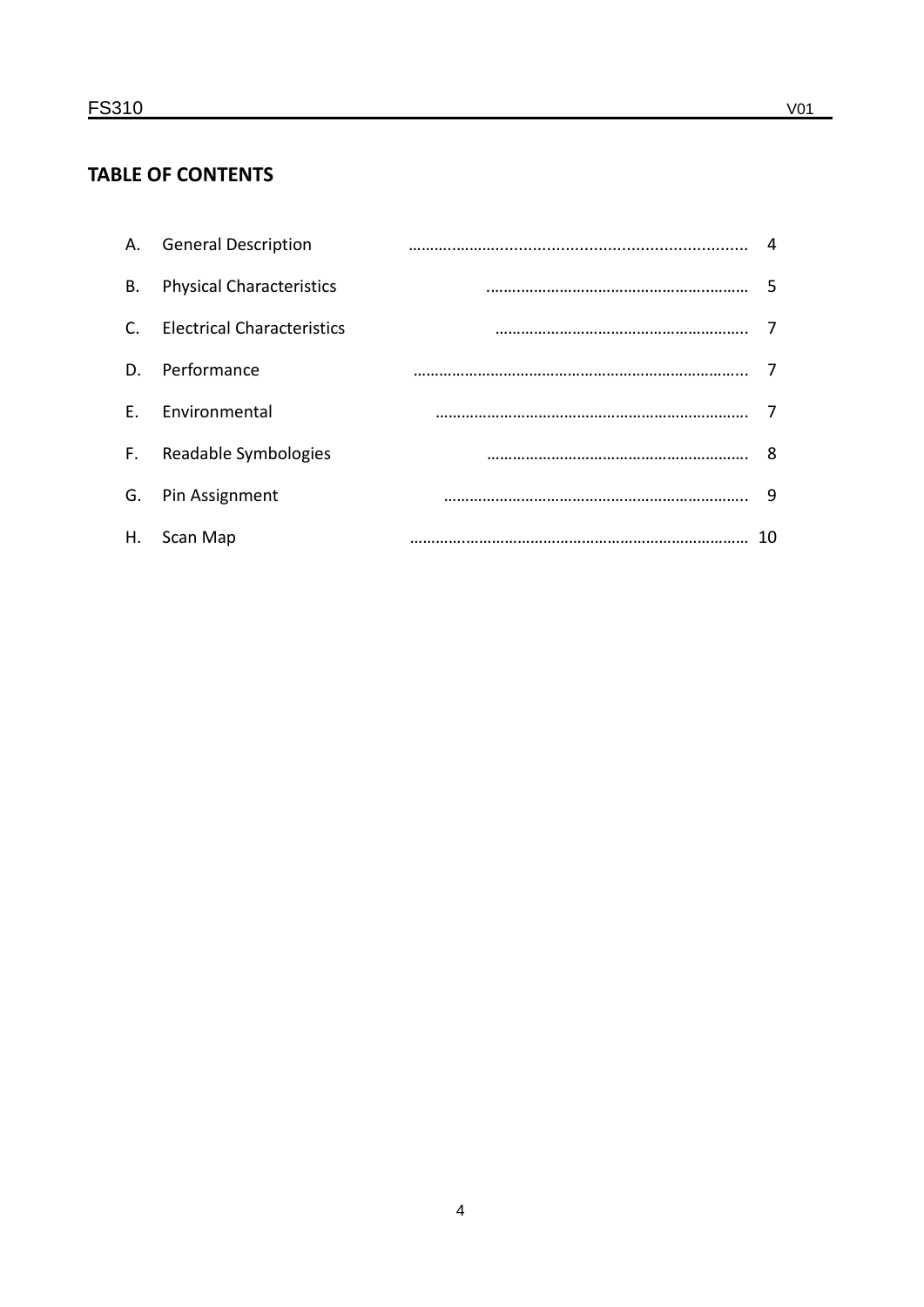#### **A. General Description**

This brand-new designed handheld CCD scanner has inherited the characteristic of " high performance with low price" from its previous series. Aside from the principle of excellence mechanical design, it also installs with many user-friendly operations; extra-large trigger enable user to access the trigger in any scanning position, detachable cable, and 2 years product warranty; these have added-up additional values to it.

Performance : Its auto-shuttle-emulation-like smart detection, offers superior decoding performance on a reading speed up to 500 scans per second and up to 500mm reading depth for the majority of 1D bar codes and GS1 DataBar™ codes. A stand option can be ordered to facilitate hand-free " continuous mode" reading options.

With its built-in automatically turn off reading and switch on reading as it sense a bar code moving in front of it, can extend its lifespan. its 100,000 LUX ambient light resistance, hand-on software-programming function, this FS310 is the best choice ever for various fixed mount/build in OEM bar code scanning application.

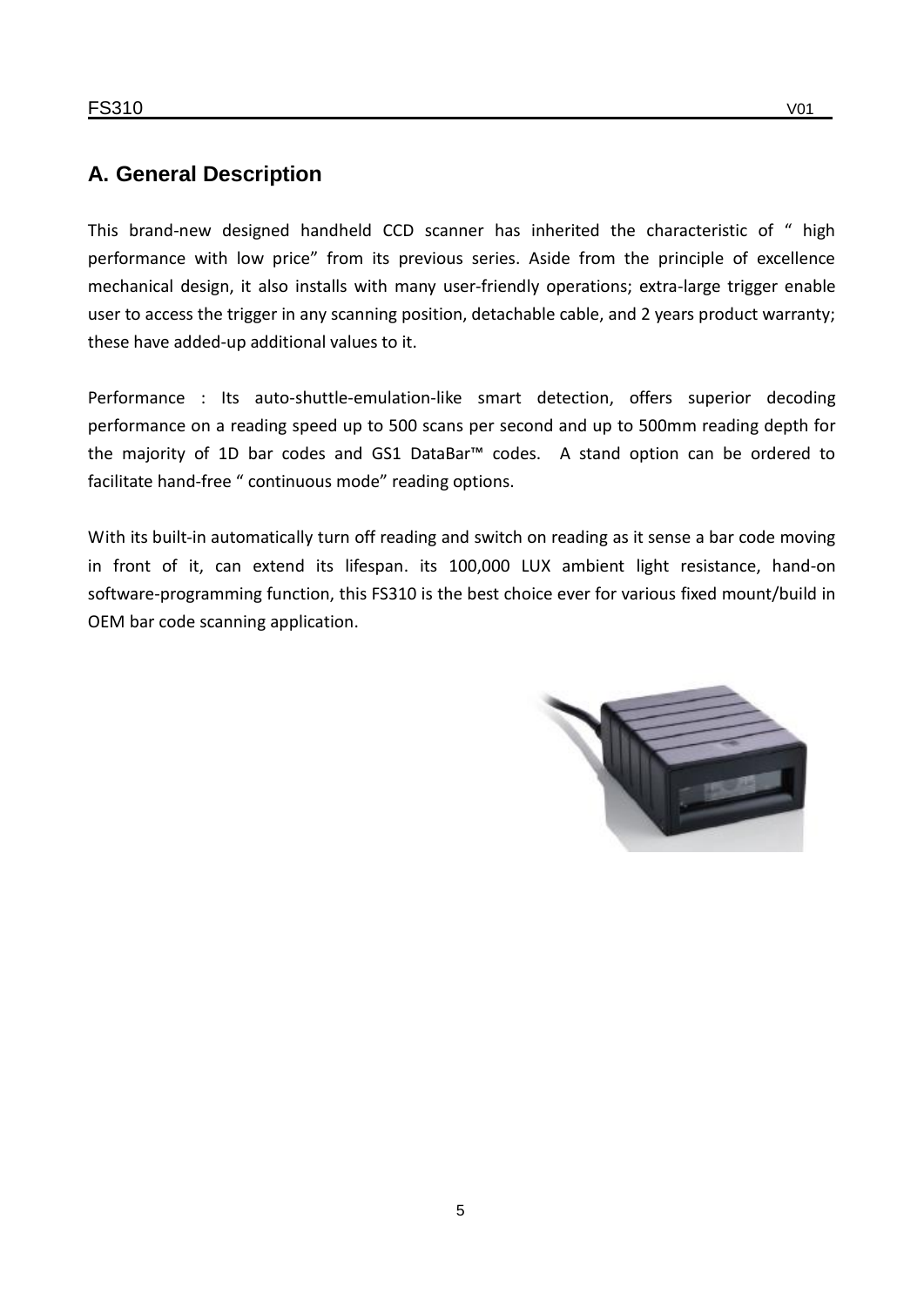## **B. Physical Characteristics**

| Weight             |                             |
|--------------------|-----------------------------|
| Body weight        | Approx. 3.98 oz $(113 g)$   |
| Cable weight (USB) | Approx. 4.24 oz $(120 g)$   |
| <b>Material</b>    | Polycarbonate               |
| Cable Length       | 5FT. (150cm)                |
| Dimension          | 56 mm W x 69 mm D x 28 mm H |

#### **Cable drawing**

Unit : mm

#### **RS232 Interface :**

Unit :mm



## **USB Interface :**

Unit : mm

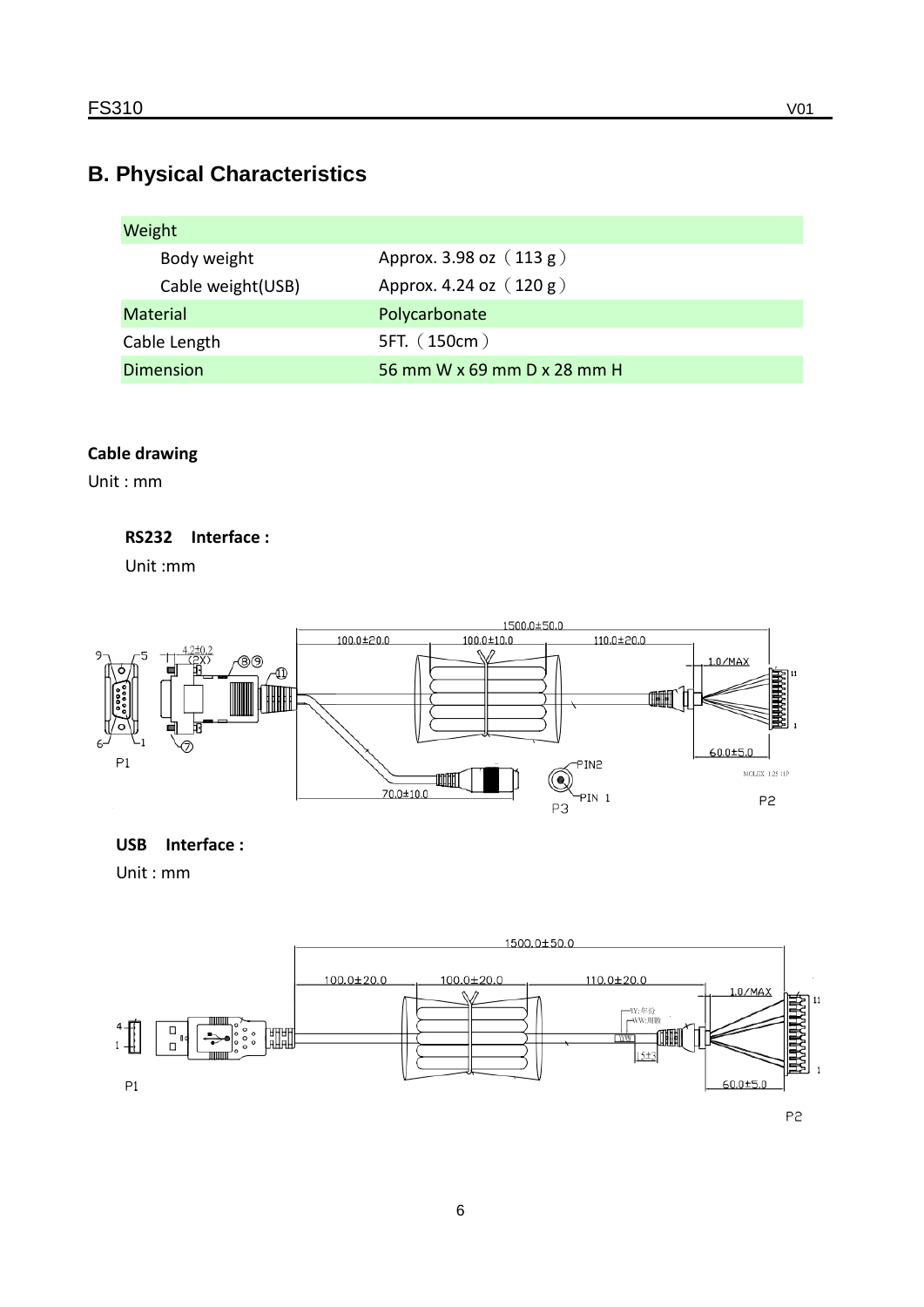### (a) Mechanical drawing

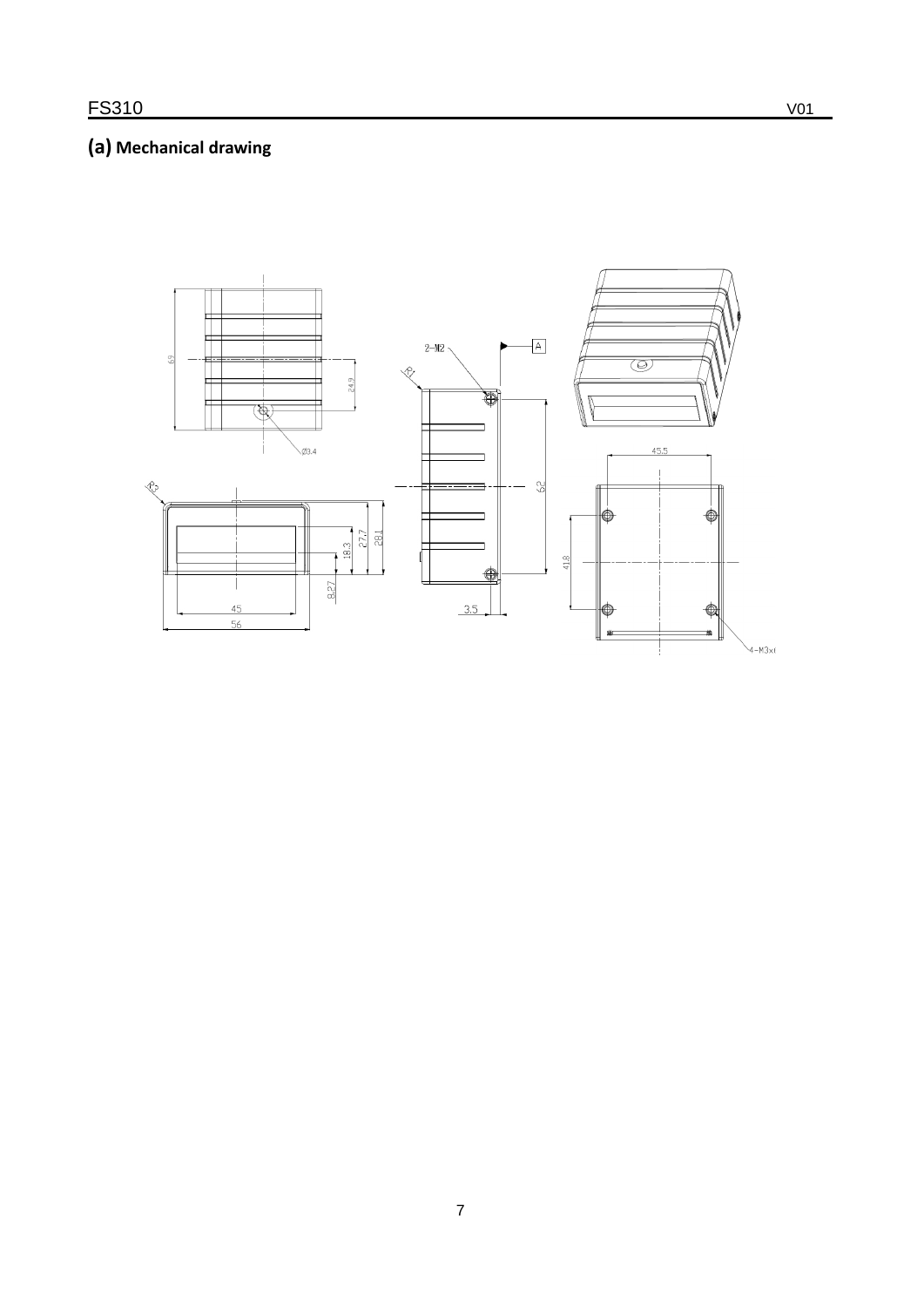#### **C. Electrical Characteristics**

| Interface                 | <b>RS232</b>     | KB                | <b>USB</b>        |
|---------------------------|------------------|-------------------|-------------------|
| Input Voltage             | DC $+5V \pm 5\%$ | DC $+5V$ $\pm 5%$ | DC $+5V$ $\pm 5%$ |
| Output Voltage (Typ.)     | ±9V              | $+5V\pm10%$       | $+5V±10%$         |
| Output low Voltage (Max.) |                  | 0.7V              | 0.7V              |
| <b>Current Draw</b>       |                  | ±10%              |                   |
| Power On (Typ.)           | 170 mA           | 170 mA            | 170 mA            |
| Stand by (Typ.)           | 50 mA            | 50 mA             | 90 mA             |
| Operation (Typ.)          | 150 mA           | 150 mA            | 150 mA            |

#### **D. Performance**

| <b>Light Source</b>         | Visible Red light 632nm LED                      |
|-----------------------------|--------------------------------------------------|
| Sensor                      | Linear CCD Sensor                                |
| <b>Processor Type</b>       | $32$ -bit                                        |
| Operating Freq.             | 8 MHz (Internal)                                 |
| <b>Scan Rate</b>            | Smart detection, up to 500 scans per second ±10% |
| <b>Reading Distance</b>     | Up to 500mm@20mil/0.5mm PCS90%, Code39           |
| <b>Print Contrast Ratio</b> | 30%                                              |
| Resolution                  | 4mil/0.1mm@PCS90%                                |
| <b>Reading Angle</b>        | Test Conditions: Code 39, 10mil/0.25mm, PCS90%   |
| Forward & Backward          | ±10°~65°~(±5°)                                   |
| Left & Right                | $\pm 60^{\circ}(\pm 5^{\circ})$                  |
| <b>Ambient Light</b>        | 100,000 Lux Max. @ Direct sun light              |

#### **E. Environmental**

| <b>Operating Temperature</b> | 0 °C to 50 °C (32 °F to 122 °F)   |
|------------------------------|-----------------------------------|
| Storage Temperature          | -20 °C to 70 °C (-4 °F to 158 °F) |
| <b>Relative Humidity</b>     | 20% to 95% (Non-condensing)       |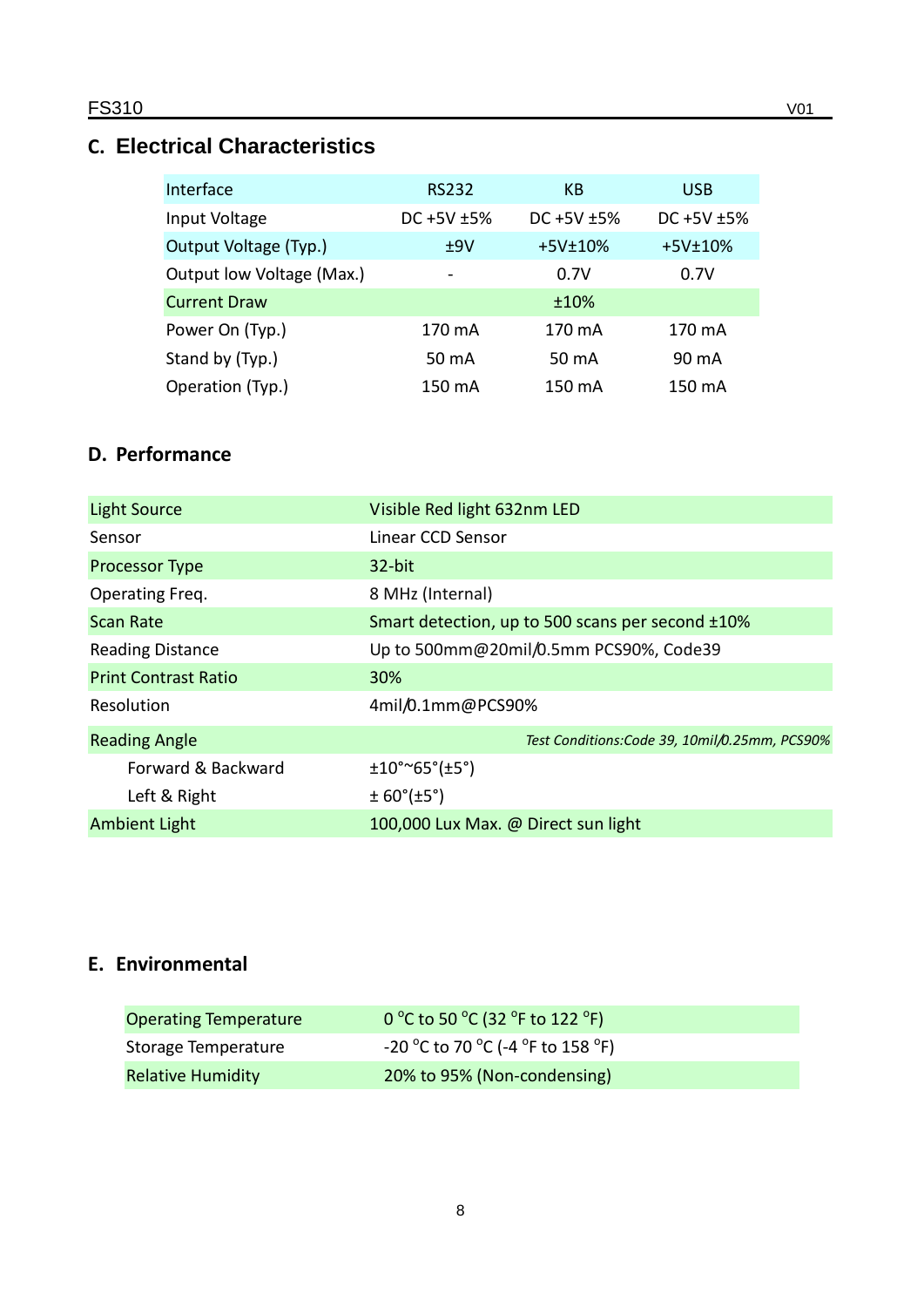### **F. Readable Symbologies**

|                                       | Readable | Default Enable |
|---------------------------------------|----------|----------------|
| <b>AII UPC/EAN/JAN</b>                | $\vee$   | $\vee$         |
| EAN128 Code                           | $\vee$   |                |
| Code 39                               | $\vee$   | $\vee$         |
| Code 39 Full ASCII                    | $\vee$   |                |
| Code32 / Italian Pharmacy             | $\vee$   |                |
| Code 128                              | $\vee$   | V              |
| CODABAR/NW7                           | $\vee$   | $\vee$         |
| Interleave 25                         | $\vee$   | V              |
| <b>Industrial 25</b>                  | $\vee$   |                |
| Matrix 25                             | $\vee$   |                |
| <b>MSI/PLESSEY</b>                    | $\vee$   |                |
| <b>Telepen</b>                        | V        |                |
| Code 93                               | $\vee$   |                |
| Code 11                               | $\vee$   |                |
| <b>China Postage</b>                  | $\vee$   |                |
| Code 26                               | $\vee$   |                |
| LCD <sub>25</sub>                     | $\vee$   |                |
| GS1 DataBar Omnidirectional & Stacked | $\vee$   |                |
| <b>GS1 DataBar Limited</b>            | $\vee$   |                |
| GS1 DataBar Expanded & Stacked        | $\vee$   |                |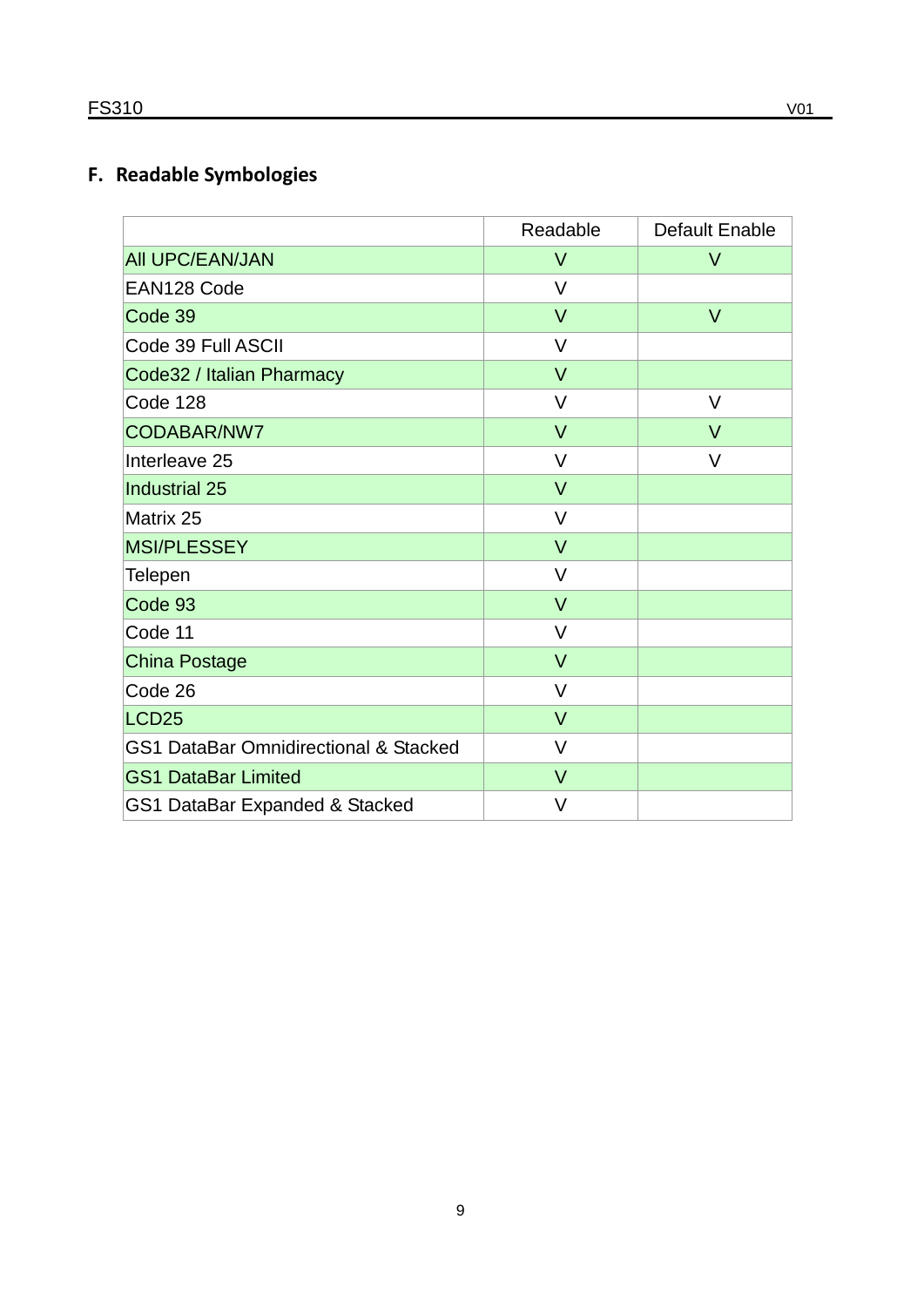#### **G. Pin Assignment**

**1) RS232 Interface**

| <b>DB9 Female with Power Lead</b> |                 |  |
|-----------------------------------|-----------------|--|
| Pin No.                           | <b>Function</b> |  |
| 2                                 | TXD             |  |
| 3                                 | <b>RXD</b>      |  |
| 5                                 | <b>GND</b>      |  |
| 7                                 | <b>CTS</b>      |  |
| 8                                 | <b>RTS</b>      |  |
| Power Lead Vcc (+5V)              |                 |  |



 $\overline{a}$ 

| <b>DB9 Female without Power Lead</b> |                 |  |
|--------------------------------------|-----------------|--|
| Pin No.                              | <b>Function</b> |  |
| 2                                    | <b>TXD</b>      |  |
| 3                                    | <b>RXD</b>      |  |
| 5                                    | <b>GND</b>      |  |
|                                      | <b>CTS</b>      |  |

RTS

Vcc (+5V)



**DB 9 Fe male**

#### **3) USB Interface**

9 8

## **USB A TypeMale**

| Pin No. | <b>Function</b> |
|---------|-----------------|
| 1       | <b>Vcc</b>      |
| 2       | D-              |
| 3       | D+              |
|         | <b>GND</b>      |